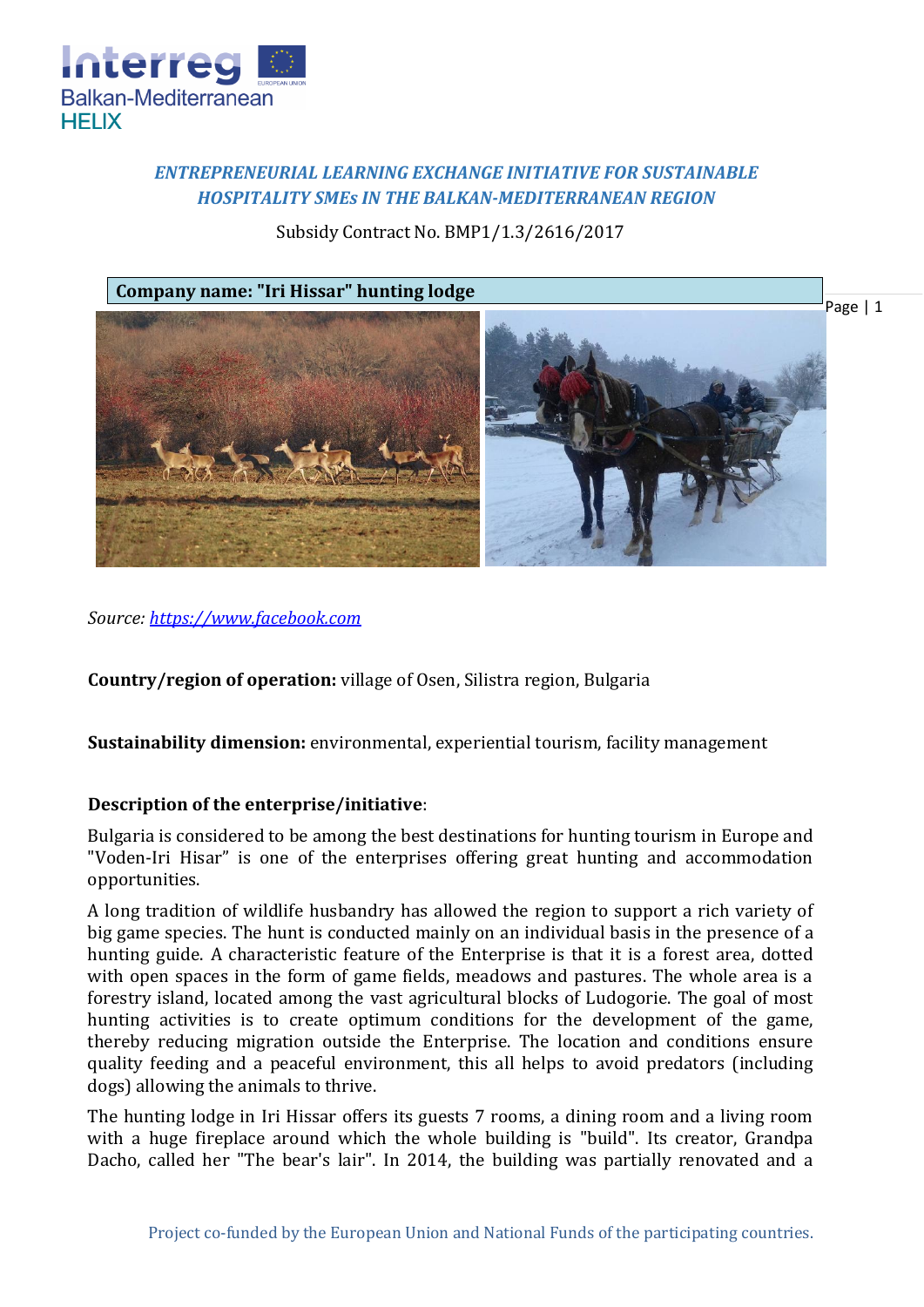

barbecue was built in the vicinity, which adds extra color to the place and predisposes for pleasant outdoor hours.

## **Social/ community impact sought:**

Protecting the environment and the wild life, promoting the hunting tourism in Bulgaria

Page | 2

## **Stakeholders:** hunters from Bulgaria and abroad

## **Approach applied:**

The territory of "Voden-Iri Hissar" is famous for one of the strongest populations of red deer in the world. Several successive world records in red deer's trophies have written the Enterprise in the world's trophy book with capital letters. Unfortunately, since Bulgaria has become democratic, there have been dramatic increases in the variety of methods used by poachers which not only decreased the populations of the red reed but also the ones of roe deer, fallow deer, mouflons, wild boar and European bison. Given that, one of the main activities of the enterprise on a day to day basis is the protection of the game from poaching. Great attention is also paid to the restoration of wild overgrown areas and keeping the forest roads intact by human presence.

## **Innovation applied:**

As hunting tourism has become popular and wealthy hunters started to visit the place, the game itself wasn't sufficient to attract that kind of visitors to the place. The demand for comfortable and higher-quality accommodation made the managers take actions in direction to upgrade the facility, therefore sauna, a hot tub, a steam bath and a bar have been made available for the visitors.

Another innovation is the opportunity for hunting with sleigh and horse run. Only in Voden the visitors can enjoy the pleasure of hunting, combined with the smooth running of the sled and the proximity and the smell of horses.

## **Social impact and business results achieved:**

As the hunting area of Iri Hissar holds the national records for fallow deer and mouflon trophies, the place has always been preferred destination for hunting tourism but with the reconstruction and renovation of the houses for accommodation the hunting lodge has increased its capacities and welcomes more visitors than before. For example, for the past 2017, a total of 53 trophies were obtained on the territory of TPS "Voden-Iri Hisar", 17 of them with medals.

## **Financial situation / sustainability of the business model:**

The sustainability of the business model is ensured by the regulated flow of tourists/hunters. The financial resources entering the enterprise are used for facility